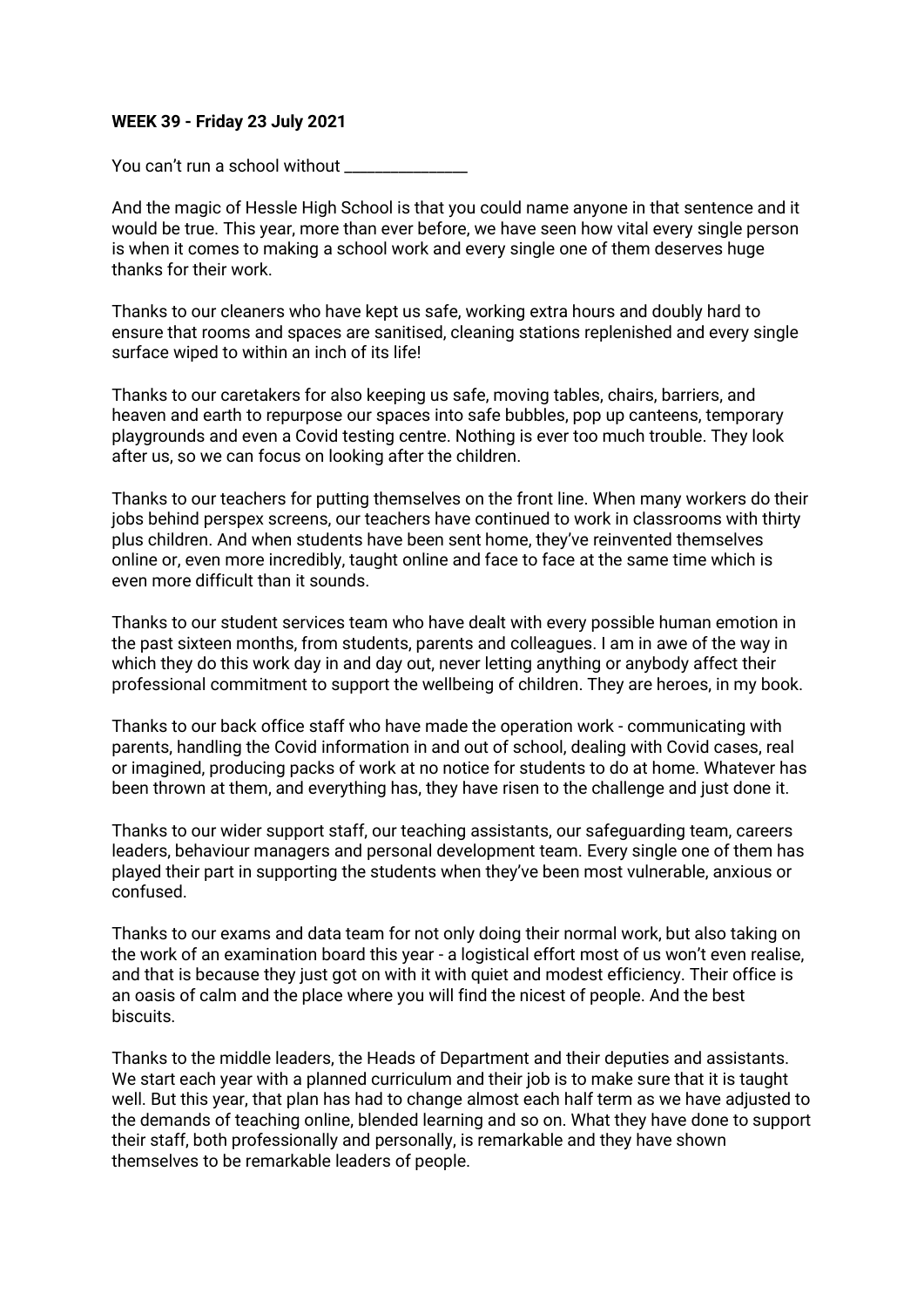Thanks to our catering team for turning their operation upside down to provide a meal service despite reduced staff, stock shortages and trying to operate social distancing in a confined kitchen. And yet still managing to produce sausage rolls that beat Greggs! And to our lunchtime supervisors for keeping order and helping students to enjoy a calm and pleasant lunch.

Thanks to our ICT team who, in particular, kept us all together during each and every lockdown. As the expectations grew for us to be meeting and then teaching online, so their work grew to make that happen. We have moved forward several years tech-wise and these guys have helped us with every step.

And finally, just because this is most personal to me, thank you to Sarah Greenley, our Operations Manager and to our Senior Leadership Team. The work that they have done, often deep into the night and over weekends, to keep the school open and as safe as it can be, to keep the staff going, to keep me going, is …. well, I have run out of superlatives. I am incredibly proud of them.

Throughout this pandemic, there have been lots of heroes. The NHS staff, obviously, but many others in transport, logistics and public servants everywhere; but no group has worked harder, more flexibly and more importantly than those in schools. I feel privileged to lead your school and proud of the incredible human beings that I work with every day.

Finally, thank you to you and your families. I know that this year has presented significant challenges for every household in the country and I am acutely aware of the difficulties presented by home schooling and sudden self-isolation. Despite this, your continuing support has kept us going and has ensured that we can all focus on the thing we have in common; an unbending commitment to ensuring that our young people develop into the people we wish them to be.

Thank you. And have a lovely summer.

Mr V Groak

Headteacher

# **WEEK 38 - Friday 16 July 2021**

This has been a hugely difficult week in school. Like most schools in the country, we are currently dealing with a surge in positive Covid cases, the like of which we haven't seen since last November, just before the second (mini) lockdown. Each positive case takes a huge amount of time to identify students, contact parents and ensure that all students are safely home, in addition to reporting details of each case to the local authority and Public Health. Each case then tends to lead to ripples of understandable anxiety as friends, classmates, staff, parents and other family members process the circumstances around the case, assess their own exposure to risk and then deal with the consequences of homeschooling, or blended teaching and learning. It is a situation that is all-too-familiar to students, parents, teachers and school leaders and I am sure none of us will forget what this has been like. But we will not miss it.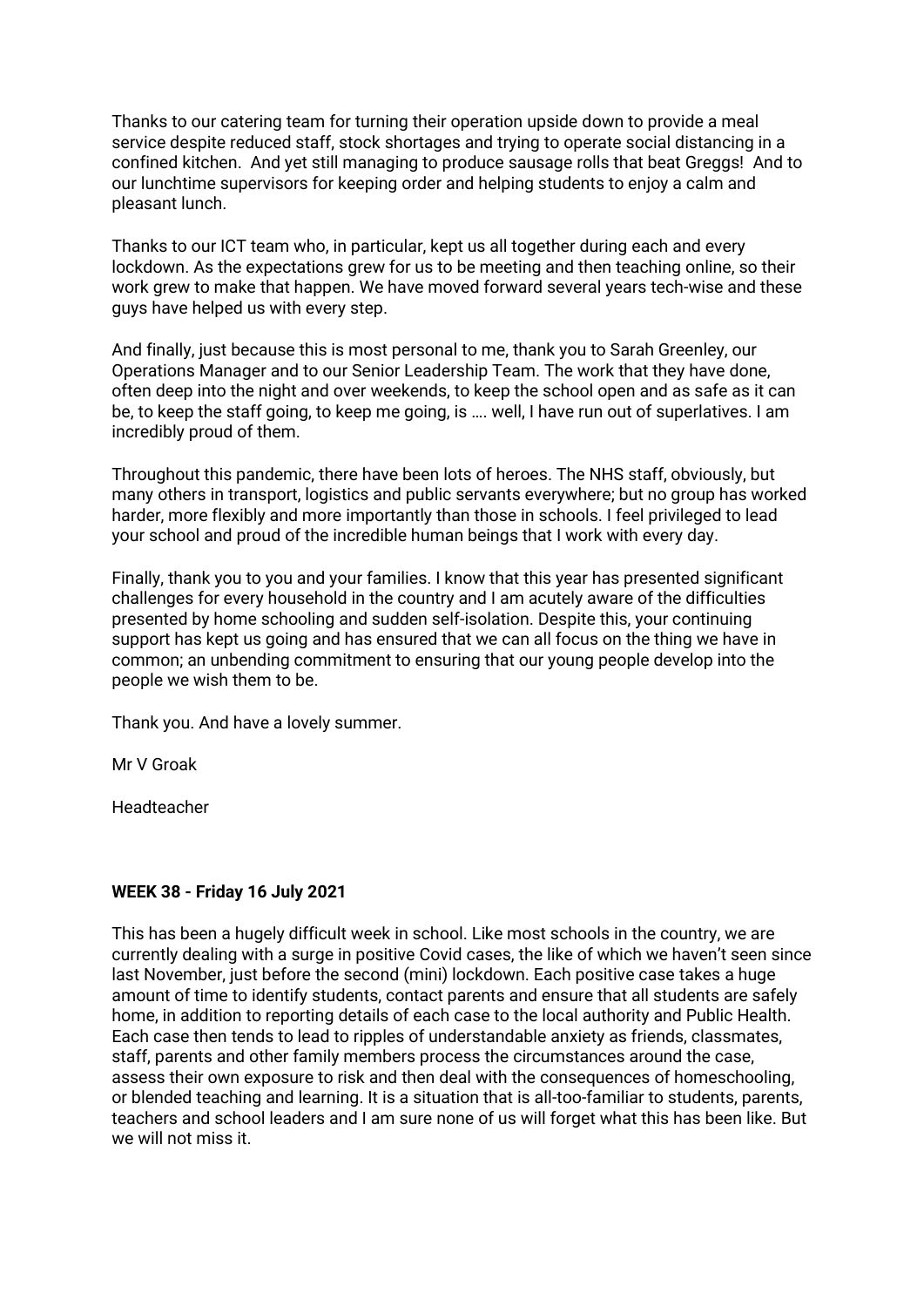I am in awe at the way in which our school community has dealt, and continues to deal, with this. I know the intense frustration that parents feel. I have attempted (and not been very good at) home schooling and, even now, my son is isolating yet again and, in doing so, is missing out on his final weeks of Primary School. These never-have-the-chance-again moments are what is so heartbreaking about the impact of covid on young people. Sure, they are missing lessons and that is bad enough but the things I remember so vividly about school, and fortunately didn't have to miss, were the school trips, the end of term parties, the lazy days sitting on a school field chatting to my mates without a care in the world. It makes us all double determined to ensure that the time that our students spend in school is as richly rewarding, engaging, stimulating and enjoyable as we can possibly make it.

Which brings me (kind of) to curriculum. This week, I have completed a round of meetings with each of our Heads of Department looking at their curriculum plans for next year. These plans set out the topics, skills and bodies of knowledge that will be taught in each subject during the year and, as you would expect, they take a huge amount of time and consideration.

At Key Stage 4, these topics are broadly set by the examination boards but, in Years 7, 8 and 9, there is a great degree of flexibility for us to teach content that we feel our students need and which they will find engaging. This year, we have asked our Heads of Department to organise their teaching around a series of 'Big Questions' which enable the students to understand why they are learning what they are learning. These include, to take just a few examples, Year 7 students in Art will seek to answer 'Can Art ever be more beautiful than Nature?', in Music, they will enquire whether 'modern music is more important than historical music' and in French they will tackle the issue of where different languages come from and why we don't just speak one global language.

Students in Year 8 are asked in English 'How does power corrupt?' through a study of Orwell's Animal Farm and in Geography the question 'Can the Earth cope?' opens up a unit on the environmental impact of the modern economy. In Year 9, History students are asked 'How did the Holocaust happen?' and in French, students learn about French-speaking countries around the world, such as Haiti and Canada, rather than the traditional study of France. All of which, we fervently hope, will make the diet of learning as stimulating and interesting as we can make it. After a year of working in classrooms rather than laboratories and technology rooms, we believe our Key stage 3 students are hungry and ready for it.

Finally, we are reaching the final week of term and so let me offer a few reminders of our arrangements for next week and beyond.

Although, nationally, 'lockdown' is all but over from Monday 19 July, in school we are carrying on as before with students working in bubbles and wearing face coverings. There is still the requirement for students to isolate if they come into contact with a positive case and we will notify you if that is the case. Please continue to ask your child to do regular LFD tests and, if your child is positive or has any Covid symptoms, do not send them to school and let us know. From next Friday (23 July) responsibility for all test and trace will pass to the NHS so any cases will need to be reported to them. As for arrangements for September, please refer to the summer letter which was sent out this week which can be found [here](/page/?title=Parent+Communication&pid=107) and I will provide any further summer updates in a letter to all parents on or around 13 August.

In the meantime, enjoy what looks to be a lovely weekend and stay safe.

Mr V Groak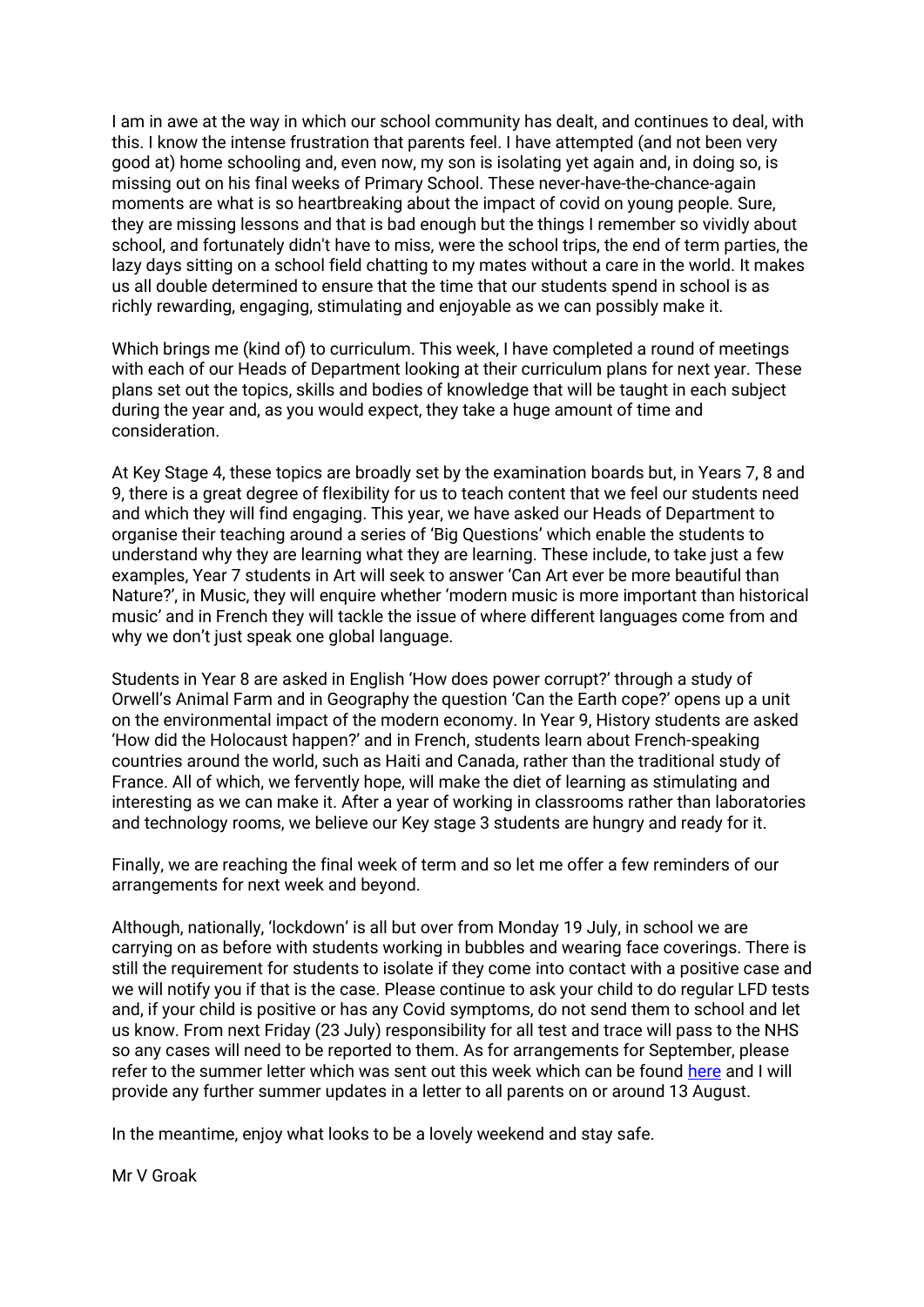Headteacher

### **WEEK 37 - Friday 9 July 2021**

Apparently there is a football match taking place this weekend which is of some significance and, as I write this blog, the students - and most of the staff - are incredibly excited. I am not much of a football fan, to be honest; I tend to prefer cricket or rugby league (black and white, by the way!). But, once in a while, the national team exceeds expectations and I find myself getting swept up in the excitement. And so I shall be watching with my family on Sunday night, hoping for a historic win. Only football has the global appeal to do this and to bring together almost the whole country in one shared purpose, or dream.

This particular occasion is, of course, extra special. Coming after 16 months of hardship and difficulty, it is giving the country something to truly care about and to enjoy especially since most of us have never seen an England team in a major final in our lifetimes. But, just as importantly, the team themselves are so easy to like and admire. Footballers tend to get a bad press from lots of people and there have definitely been times over the years when I have moaned about their rich lifestyles and, in lots of cases, their arrogant and entitled attitudes. But this group does seem different. And that attitude is personified in the manager and leader, Gareth Southgate. He really is an inspiration to anyone in leadership regardless of whether that is sport, business, education or otherwise. His humility, his honesty and his respect for others stands out during these troublesome times and we have spoken at length to our students about these qualities and how they can elevate an individual above their peers for all of the right reasons. For once, it has been great to share in the growth of the national team in a way that goes beyond football. I hope that you all enjoy the occasion on Sunday, regardless of the outcome.

Our Trust are currently working with the charity, Mind, and the Tigers Trust to develop a potential joint working partnership. It is envisaged that the partnership would allow each school access to a Mind Counsellor and a Tigers Trust member of staff for a day a week. For the project to move forward we need to obtain funding and are writing a bid. As part of the process, we need to gather views from students, parents and staff in relation to the impact of Covid-19 on mental health and well-being. It would be helpful to our bid if you could take a few moments to complete the survey which can be found [here.](https://www.surveymonkey.com/r/QGXHMBT) The deadline is 16 July. Many thanks for your support.

Finally, next week, I will be sending home my usual 'Summer Letter' which will wrap up a number of key bits of information regarding the new term. Please read it carefully and keep it to hand as a reference throughout the summer. As yet, I am not able to confirm the plans for the return of students to school in September although I am hopeful that this will be shared by the end of next week and this will also provide information on the testing that may be required at that time.

Have a lovely weekend.

Mr V Groak

Headteacher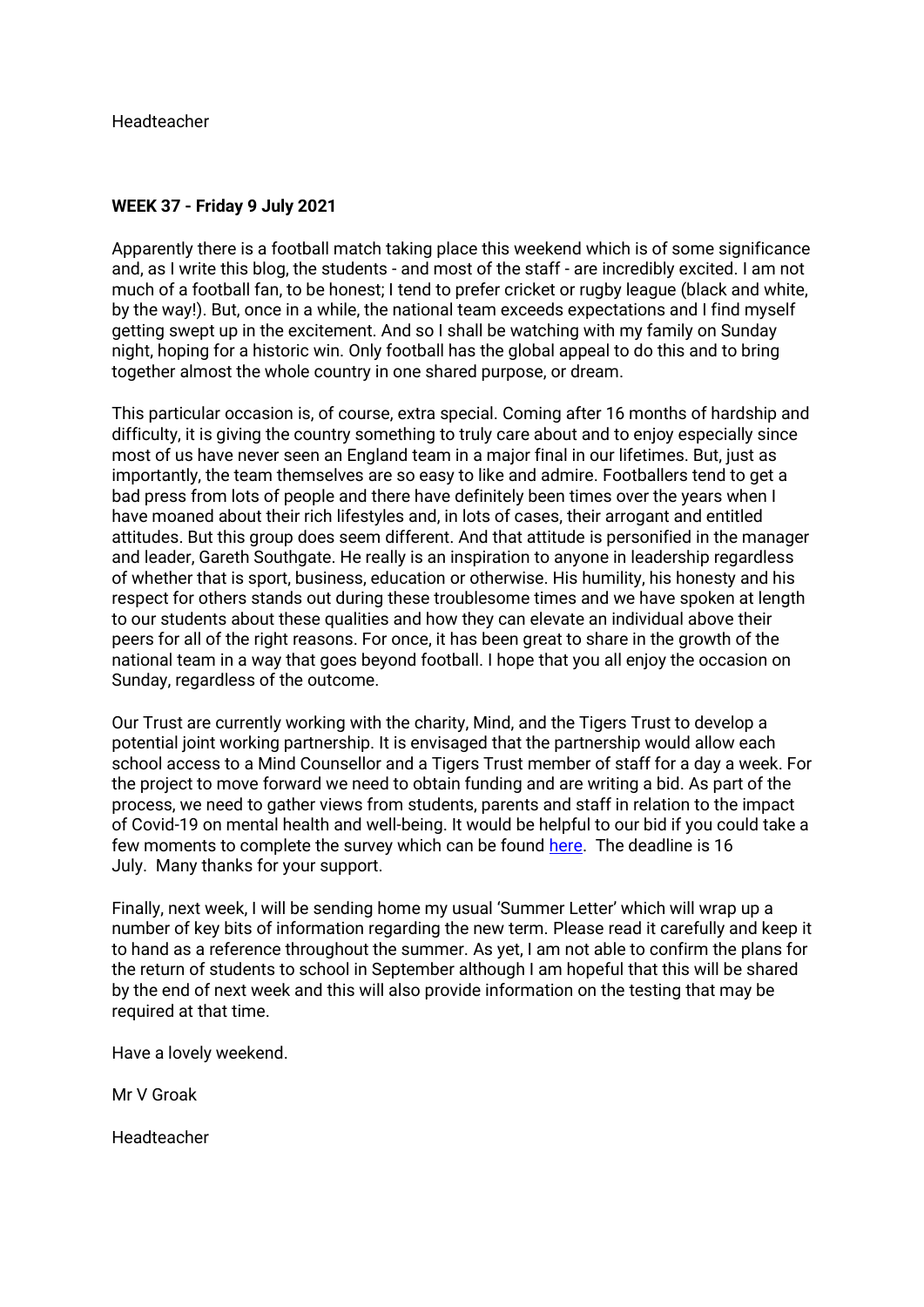### **WEEK 36 - Friday 2 July 2021**

Earlier this week, we sat down to finalise our plans for the usual phased return to school in September. No sooner had we done that than we received a letter from the DfE informing us that they want schools to "be prepared for all scenarios, including testing on return after summer holidays." Great.

It went on, "Given the uncertainties around the Covid situation we will face in the autumn, we want to help schools and colleges to be prepared for all scenarios, including testing on return after the summer holidays." And so the PPE and test kits have begun to arrive.

What hasn't arrived yet is any further guidance or information, such as: when are these tests to take place? How many are we expected to do? Will this replace the need for bubbles?

Despite it being blindingly obvious to everyone that these questions need to be answered, so far there has been no response from the Secretary of State or his department. With just fifteen working days to go before the end of term, we now face the real possibility of significant disruption to the start of the new term when it is essential we make a running start in order to help students get back into normal routines. Schools are good at logistics and problem-solving but we can only do that when we have the information we need to formulate our plans.

As a school, we will put together a number of plans so that we are prepared for whatever is thrown at us. For the time being, I can only confirm that students will return to school during the week commencing 6 September and that we hope as many students as possible will be able to return on the 7th. Once I know more about what we are expected to do, I will provide you with more information.

There has been some really productive discussion following the information I shared with you about uniforms last week. Students have engaged maturely with the information and have asked some very pertinent questions. We have made it clear that we are not actually changing our policy; we are making it more straightforward for students to comply with, and obtain the items needed to comply with, the policy. Given the enthusiastic response from students regarding this issue, I have committed to a student survey on school uniform next year. This will not bring into question whether we have uniform (that will not be changing) but will allow us to hear student views on some elements of it. I will keep you informed.

Today I have 'signed-off' on a number of capital improvements that will improve the facilities across the school with work taking place in the summer mainly. Two of our computer rooms will have new PCs installed as will many of our staff work rooms and offices, the Photography room will be equipped with air-conditioning, an external canopy will be erected around the leisure centre to provide shelter and a large office will be split into to provide more space for external agencies and specialist support for students and parents. This is in addition to substantial works at Penshurst which includes a new dining room roof and a new playground.

Yesterday was also our new staff induction day where we were delighted to bring together for the first time the new colleagues who will be teaching your children next year. There are seven new recruits in total across a range of subjects each bringing subject specialism and, in some cases, some extensive experience of working in outstanding schools in the area. These have been recruited, in the main, due to the rising number of students that we are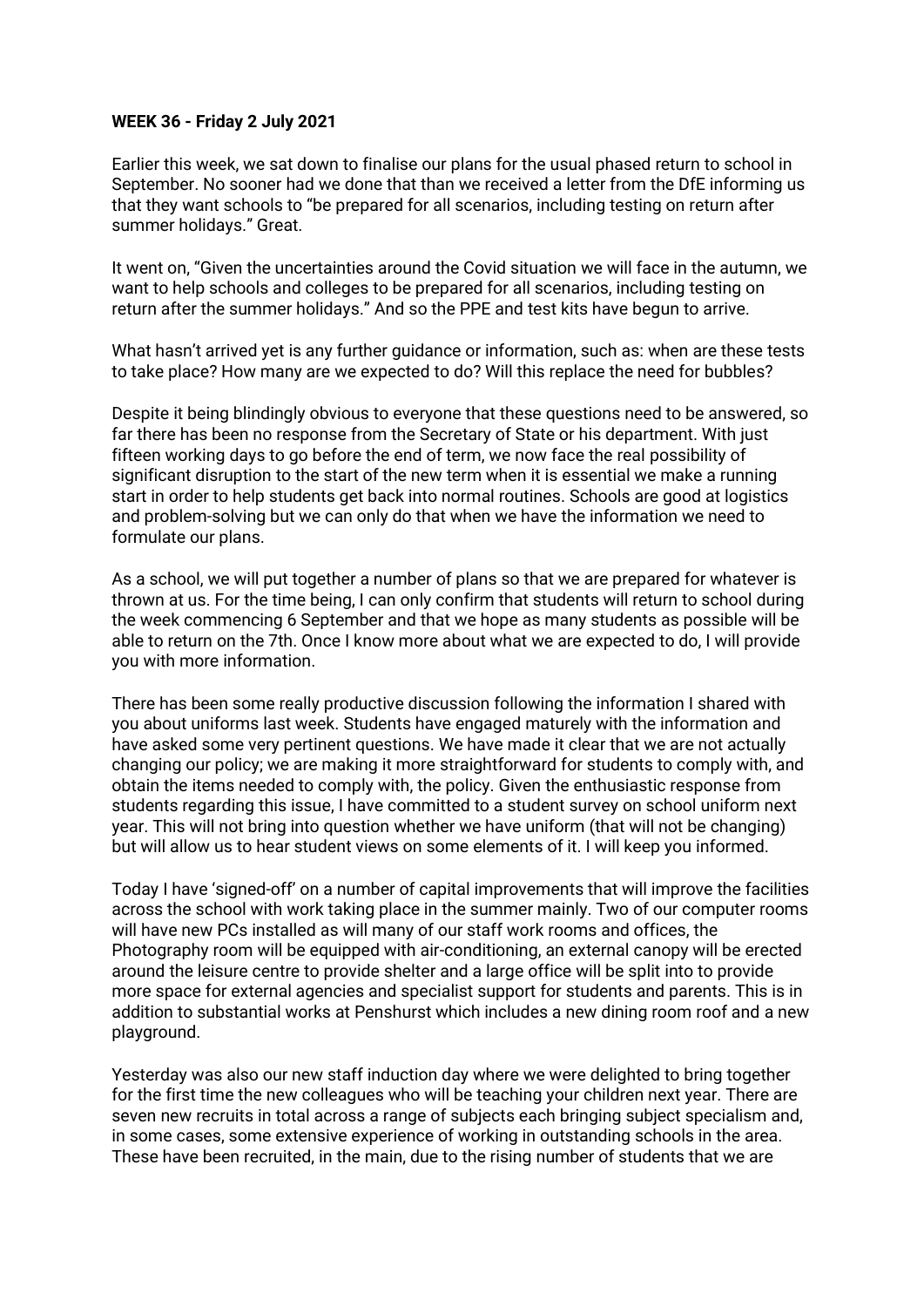admitting. It is always great to see fresh ideas and new enthusiasm joining our team and I look forward to seeing them prosper in their new roles.

Have a lovely weekend.

Mr V Groak

Headteacher

### **WEEK 35 - Friday 25 June 2021**

I would like to use my blog this week to provide you with an insight into the processes taking place in school at the moment to ensure that students in Year 11 and 13 receive grades in the summer, in the absence of final exams.

Once the final decision was taken by the Secretary of State that exams would not be running, there was a long period of time before we were informed of what the alternative would be.

When that decision was made in the Spring, we then set about putting together our own inschool plan. This meant that we began to pull together all of the accumulated evidence that we had on each of our 180 students in Year 11 and 48 in Year 13, across all of their subjects. This gave us a start point from which we then planned a number of further assessments that would be carried out in school to ensure that all students had the opportunity to show what they had learned and what they could do.

These first assessments took place in March and the second assessments in May. These assessments were drawn in the main from past examination papers, although teachers have had to ensure that all of the content was suitable and had been fully taught across the various lockdowns. Once the students completed those assessments, all papers were marked by our teaching staff and thoroughly checked and moderated by Heads of Department. Once that was completed, all students were then awarded a grade for the work that they have completed in each subject and several meetings have taken place between senior leaders and teachers to ensure that these grades are fair and based on appropriate evidence.

Once graded, all of this information was then checked again and submitted to each of the examination boards - over 2000 individual grades in total.

This week, attention has turned to Quality Assurance as the examination boards have now asked for samples of student work in order to check that the grades we have submitted are fair and based on evidence. Samples have been selected at random and we have been asked to submit evidence for seven of our courses (GCSE and A Level combined). We were given a 48-hour window in which to provide this and I am delighted that this was submitted on time yesterday afternoon.

For now, that is the end of the process. A huge logistical effort by all of our teachers, Heads of Department and our examinations and admin teams which has never been done before and which, of course, is being replicated right across the country.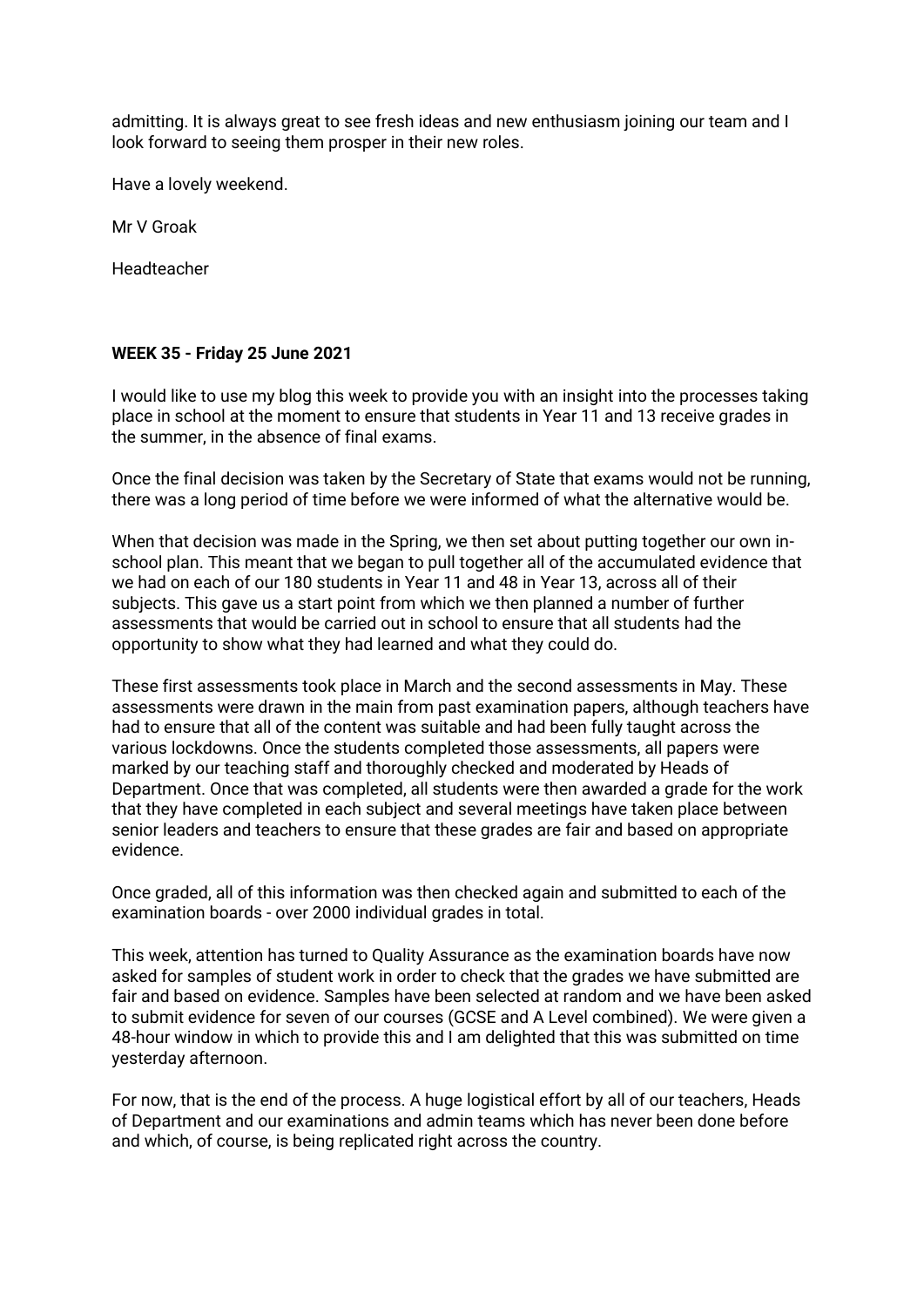Students will get their results in August (10th for A Level and 12th for GCSE) and we will write to students with more information nearer the time. Of course, students will have the right to appeal but we hope that, due to the rigour of the process outlined above, the overwhelming majority of students will feel that the grades they have been awarded are just and fair. Again, I will share more information on this process in due course.

Finally, this week we have outlined our intentions around school uniform next year and have clarified the skirts and shoes that will be acceptable. Students have, by and large, taken this in their stride. The principle of fairness is high on the agenda for all young people, rightly, and many have commented that they don't mind changing what they wear providing that we 'pick up' those students that transgress. And that is our full intention. As ever, your support with high standards of uniform is hugely appreciated.

With just four weeks remaining of the term, there is much more to share with you so please continue to read these blogs and the other communications heading your way. I will also send the usual 'summer' letter which wraps up all of the key information that you need.

In the meantime, have a lovely weekend.

Mr V Groak

Headteacher

### **WEEK 34 - Friday 18 June 2021**

School uniform is one of the most contentious elements of day-to-day life in schools. Some students love it, most are fairly ambivalent about it and some - it is fair to say - loathe it with a passion.

I went to a comprehensive school in Hull and, midway through my time at the school, a new headteacher arrived who decided that the students needed to express their individuality and so he promptly scrapped the school uniform. As a result, at first, he was immensely popular with the students, although not with the staff. Gradually though, most students realised, myself very much included, that the day to day worry about what to wear was incredibly wearisome. A badly chosen pair of jeans could lead to weeks' worth of abuse from those with better dress sense and that was before 'trainer envy' and my longing for a pair of Adidas Kick that my parents couldn't afford and yet which everyone else seemed to be wearing. Such was the distraction caused by non-uniform, that standards quickly dropped and the school went into a steep decline thereafter, badly affecting the life chances of many hundreds of young people. The moral of the story? Uniform matters, and you don't mess around with it, unless it is to make it better!

My story may be an extreme one but we are acutely aware of the importance of maintaining high uniform standards. And the same goes for jewellery, make up and hair styles and colours. These things matter and, once they are allowed to slip, other things do too.

A few years ago, after taking over as Headteacher, I undertook a review of the cost of our school uniform. I wanted to be sure that it was affordable for all of your students and families and that there was sufficient choice around the core - i.e. shirts, trousers, skirts etc.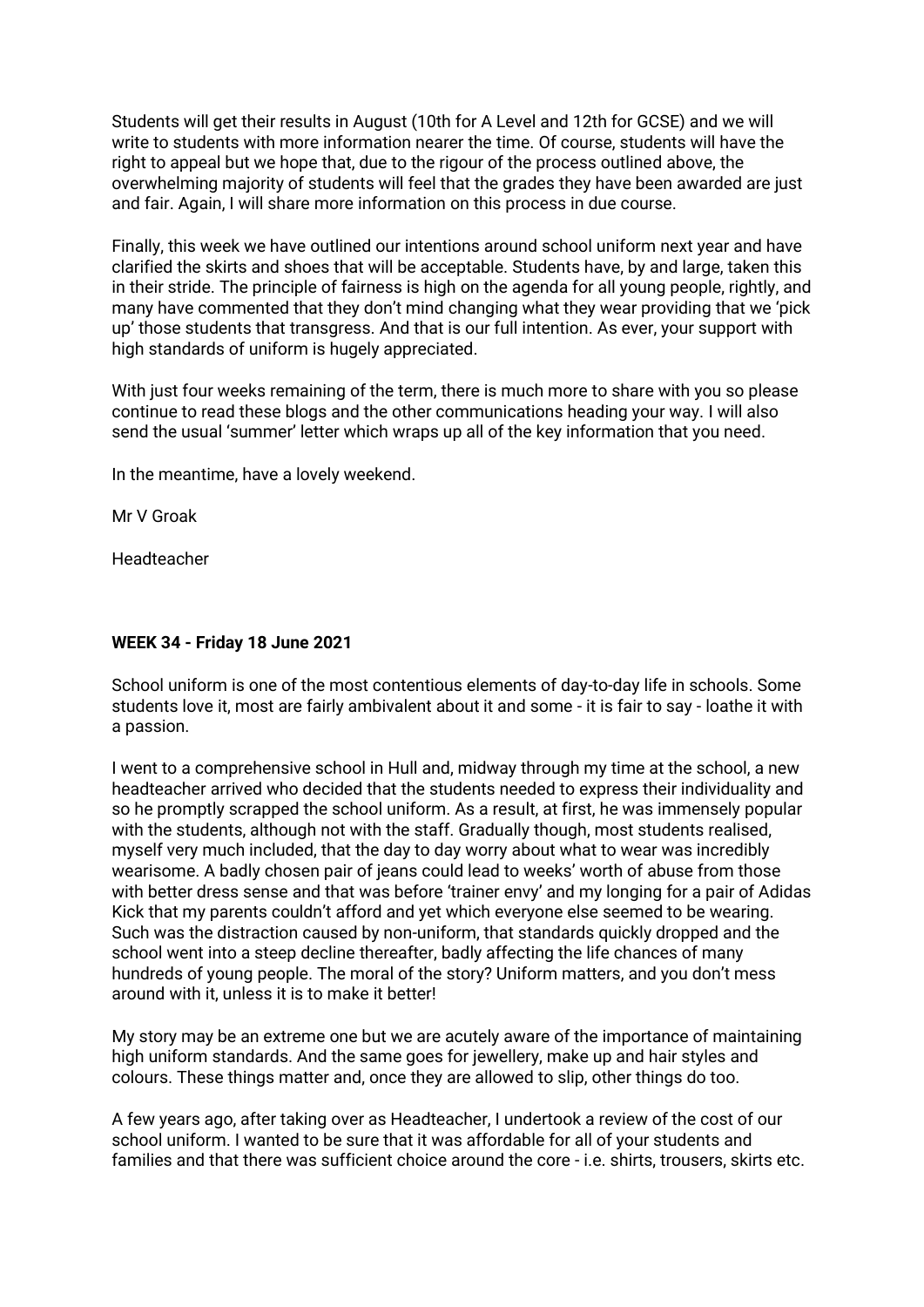- that allowed people to buy from a supermarket or other provider, if they wished. At that time, I was content that the uniform was smart and affordable.

We have undertaken another review of uniform and, next week, I will inform you of a couple of minor changes that we are making to footwear and skirts which we believe will make the uniform even more consistent and smart, as well as potentially more affordable for some families. Please look out for a letter which should land in the middle of the week.

We are also currently putting the finishing touches to our summer school offer. This will comprise two weeks' worth of activities.

In week one (w/c 26 July), we will be inviting Year 6 pupils into school for a broad mix of activities designed to prepare them for the start of Secondary School in September. We have sent parents of those children a survey link to seek expressions of interest.

Our second week of activities will take place during w/c 9 August and will focus on some students in other year groups. Rather than inviting large cohorts into school, this will be led by individual class teachers running 'catch up' learning sessions for specific cohorts of students. Shortly, we will contact the students who we will be inviting into school for those sessions.

I must stress that attendance to these sessions is voluntary. Whilst I would hope that families would consider attending, I am aware that all of our school community - students and staff - need a good break after a tumultuous year. If your child is invited to attend, please discuss this together and make a decision that you feel is right for your family.

In the meantime, take care and continue to stay safe.

Take care and stay safe

Mr V Groak

Headteacher

# **WEEK 33 - Friday 11 June 2021**

I have always wondered why - as you get older - time seems to pass so much more quickly than it did when I was a young man. When I look back on the summers I spent as a teenager and a twentysomething, they seemed one long endless carefree period of enjoyment. They seemed to go on forever. When, in reality, the six weeks away from school, or couple of months away from university, were just that.

But now, the weeks fly by, the months disappear before I have even said 'white rabbits' and the years? Well, how is it already 2021?

I once read a book called 'A Death in the Family' by Karl Ove Knausgaard in which the author tried to explain this phenomenon of rapidly accelerating time and he attributed it to the type of experiences we encounter in our early or later years. Our youth is generally filled with new experiences, full of highs and lows, each of which, when we look back, are vivid in our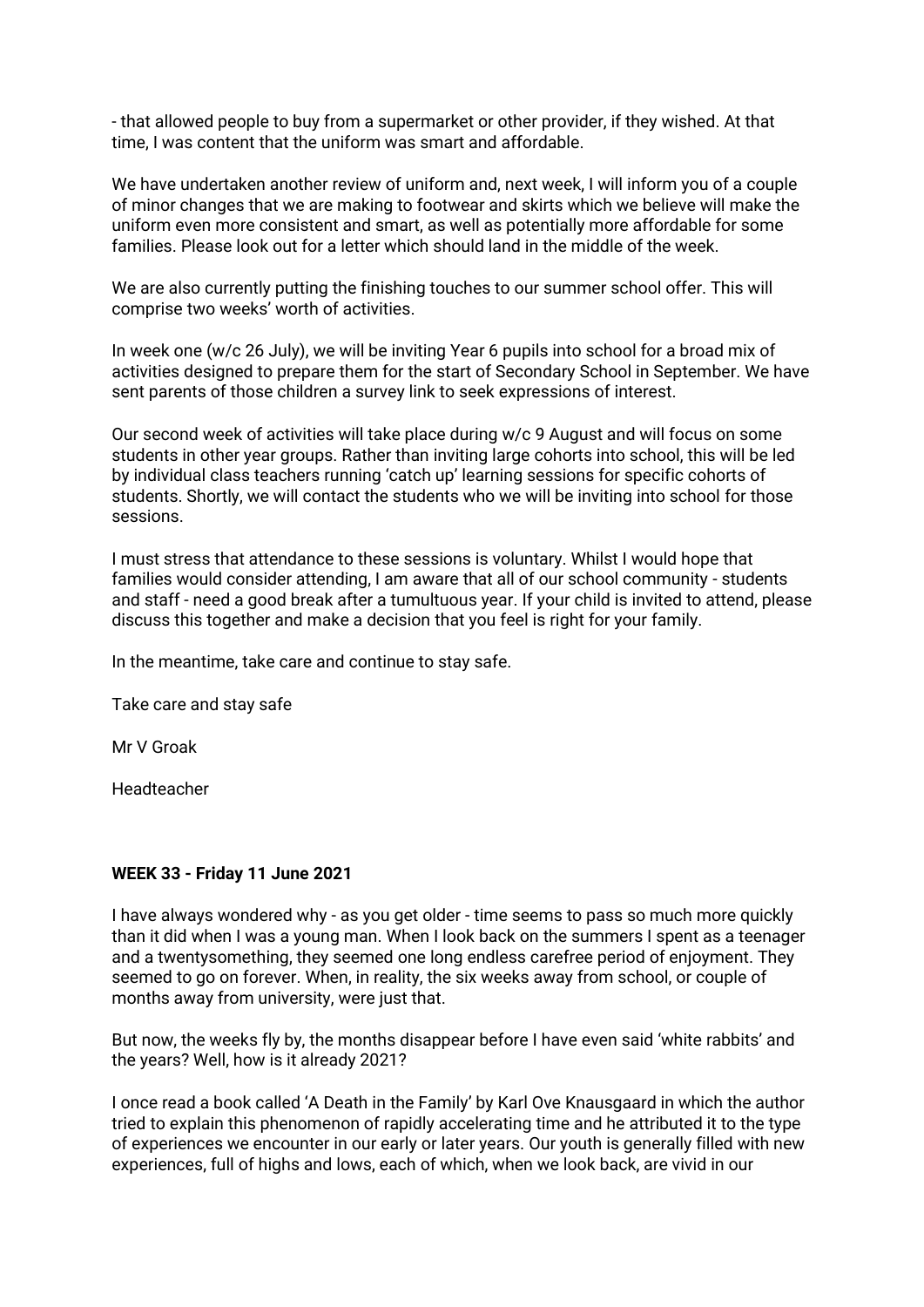memory, giving the impression that those months and years were jam-packed with incident and, consequently, seemed to last a long time.

We then spend most of our adult lives repeating those experiences, usually in search of our youth, and trying to smooth out the ups and downs of life. But as our lives get filled with home, children, career, we don't have the time for the ups and downs and so we seek routines and predictable patterns. As a consequence, our day to day lives generally become better but much more predictable and, over time, each day, week and month becomes indistinct from the next. Well that is Karl's theory anyway but I tend to think it is probably true. But what has this got to do with school?

Managing routine is a key part of growing up as a teenager and is a crucial part of our work in school. Without predictable routines, school is chaos (there are 1200 teenagers here every day!) and not just for the staff. The main victims of chaos are the children, especially those that are most vulnerable or who have special educational needs. Our work is mostly around establishing systems and routines and making sure that they happen consistently every day. We work on our routines not in order to squeeze the individuality out of students or to quash their personalities but in order to create an environment that is safe, stable and within which their own creativity and that of their staff can flourish. Believe me the very best teaching always takes place in a classroom where the teacher is in total control, where the students know exactly what is expected of them and where there are no distractions around uniform, punctuality or behaviour. This is our goal.

Over the past fifteen months, we have introduced several new routines due to Covid and, without exception, we have been incredibly impressed with how the students have responded to them, whether it be face coverings, one way systems, bubbles or the tutor group line up. Each of these has been supported by our students for the benefit of themselves and others. We are very proud of them. As we move into the new Academic Year, we hope to relax some of these while maintaining others which have a demonstrable impact on the orderly environment of the school. In the coming weeks, I will use this blog to explain these to you and to gain your support as we continue to drive up standards in our school and make the place an environment in which students can flourish.

We hope that creating routines in school does not lead to time passing too quickly for our youngsters but that the opposite is the case; it allows the space for the truly great, lifelong memories to take place which they will never forget.

Take care and stay safe

Mr V Groak

Headteacher

# **WEEK 32 - Friday 28 May 2021**

Keeping children and young people safe in school is the most important responsibility that we hold as adults working in schools. Parents do care about exam results but mostly you want to know that your child is safe and that they will be taken care of during the day. You want to believe that your child is happy and is enjoying school, that they are making friends, sometimes new ones, and gaining an understanding of the differences between themselves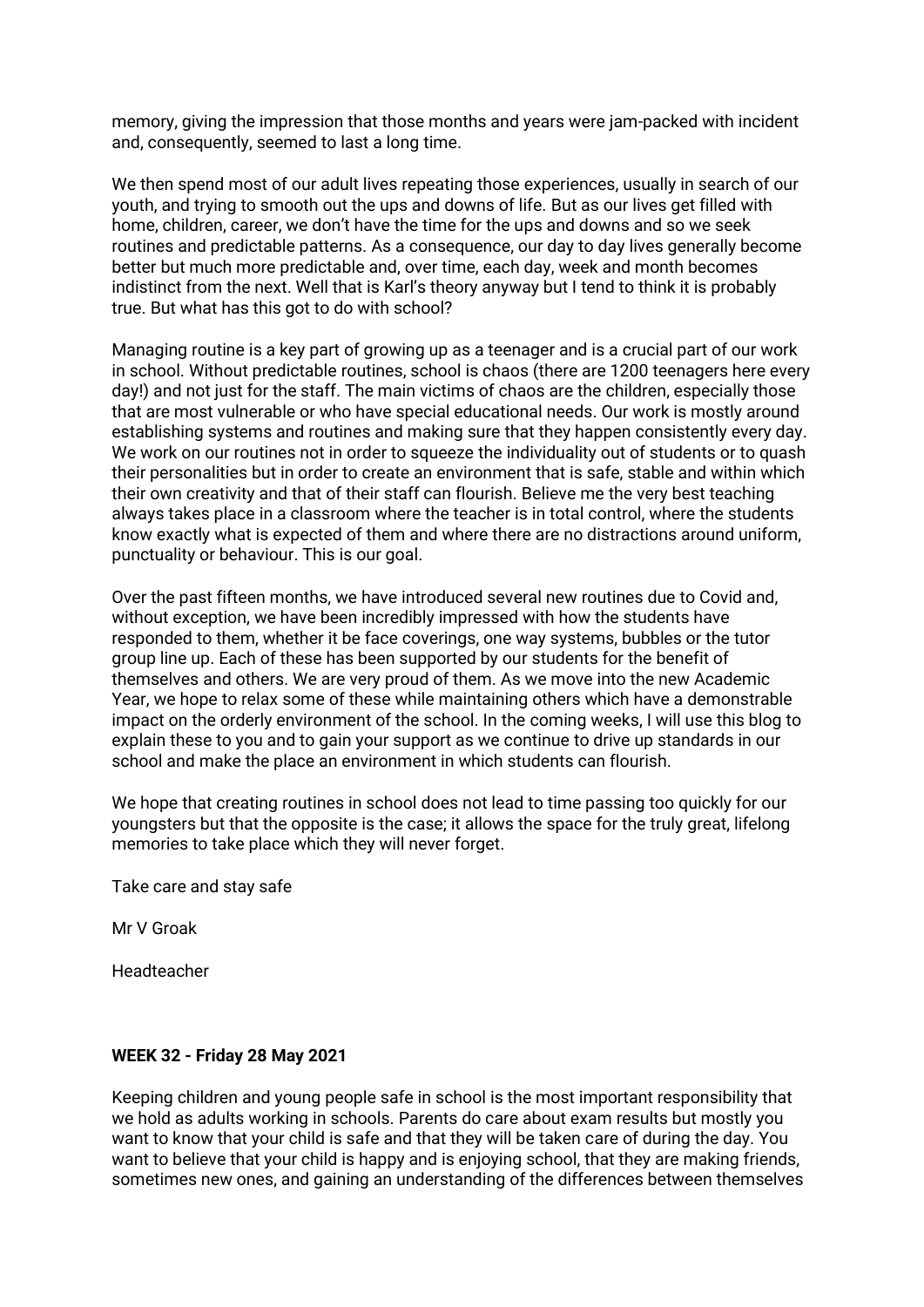and others and learning to live amongst, and celebrate those differences. Importantly, you want to know that if something happens to your child, we will know about it and take care of them, and keep you informed along the way. You also want to know that we will find the talent in your child and find a way to nurture it. These, and much more besides, are the expectations that we place on ourselves every day.

In order to do that, we constantly review the way that we work and, being part of a Multi-Academy Trust (MAT) offers us even more ways to review that work than if we were just a stand-alone Academy. This week, we welcomed some fellow leaders from our Trust to our school to undertake a Safeguarding Review. Over a day and a half at the High School and at Penshurst, they spoke to pupils, students and staff to ask about how we keep our learners safe; they observed our procedures at first-hand, reviewed documentation and discussed our systems with leaders. They watched student movement around the site in the morning, at lunch, at the end of the day and between lessons and they spoke to visitors, parents and contractors. The report that they have provided us with, I am pleased to say, found no concerns and indeed offers many positives and, in a number of areas, highlights some exceptional practice. As it should, it also suggests some ways that we can develop even further; these suggestions are based on the evidence that the team have found from studying other schools in our Trust. Likewise, some of the practice seen at Hessle and at Penshurst will also now be shared with other schools, to the benefit of all of our learners. This kind of collaboration across Academies is a really important benefit of the MAT structure and we are seeing gains from this on a regular basis.

Finally, we arrive at the end of yet another half term. I am delighted that we have managed to avoid any significant disruption caused by Covid since Easter. School is beginning to return to something more normal although we continue to keep the majority of our protective measures in place, such as bubbles and year group zones. We await the Government announcement about the next stage of the roadmap and will, as ever, communicate our response fully as soon as possible.

In the meantime, enjoy what promises to be a warm period whilst the children are on halfterm and we look forward to welcoming them back to school on Monday 7 June.

Take care and stay safe

Mr V Groak

Headteacher

# **WEEK 31 - Friday 21 May 2021**

As you may be aware, The Department for Education has pledged £200m to fund summer schools during this year's summer break. This is designed to help to plug the gap in learning lost during Covid. Whilst the intention here is noble and the funding is thankfully substantial, the likely overall impact of such an initiative is debatable. As a school, we face the usual quandary of offering additional learning and enrichment opportunities to students in the full knowledge that the students most likely to attend are the ones least in need of the support. This is always the case with any scheme such as this.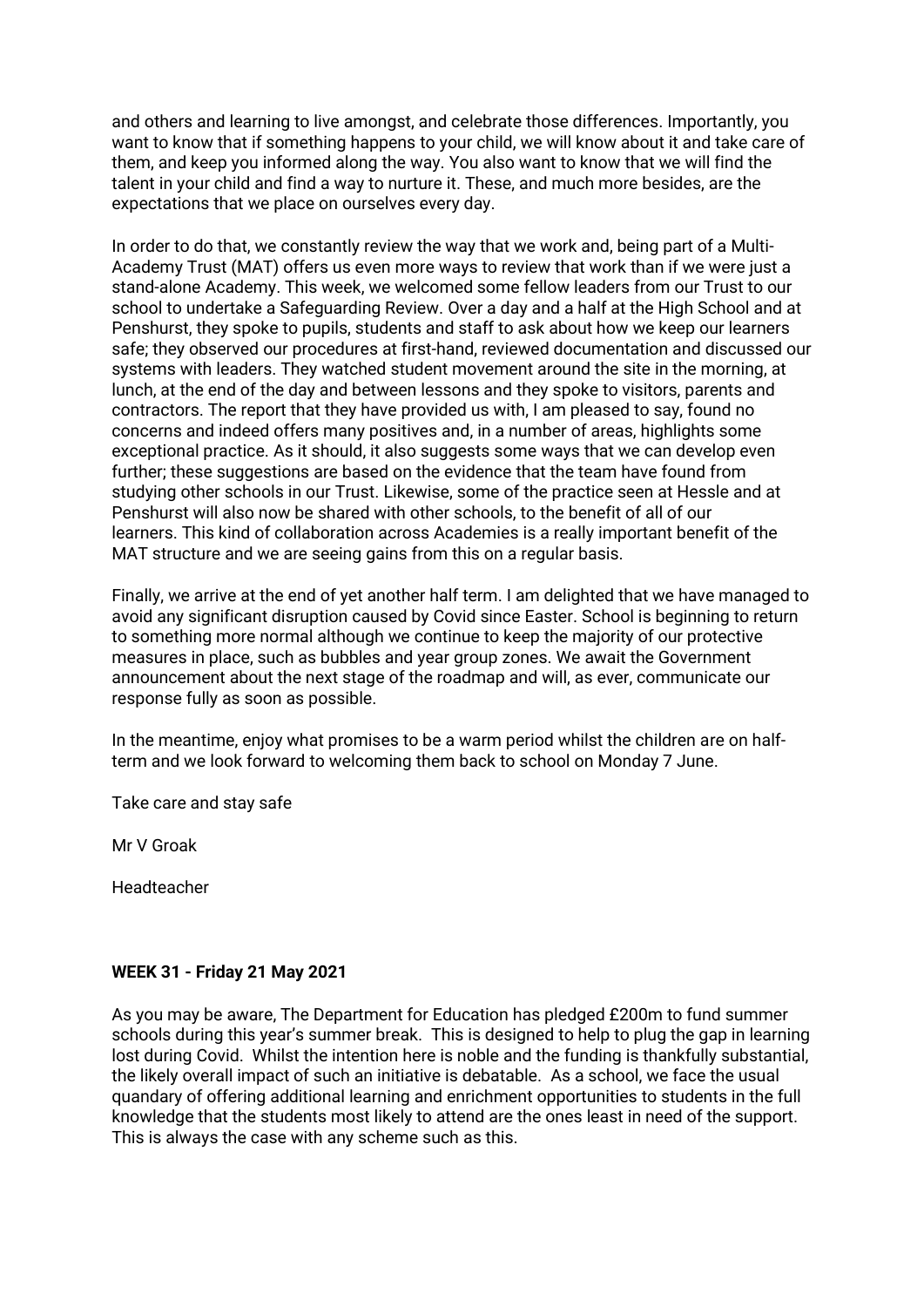Furthermore, I am not sure that 'summer school' is what the majority of students want. After fourteen months of hardship, I would rather that they spent the summer weeks enjoying friendships, family time and, hopefully, some UK holidays or short breaks.

Secondly, our staff also need a break. I know there will be some reading this who will roll your eyes at teachers complaining about workload when we get 'all those holidays'. I get it. I haven't always been a teacher and, before I came into education, I used to say the same myself. But the reality is that teaching is an intense occupation and without a proper break over the summer, teachers will be less equipped to come back in September to deliver the magic that you want from them. So I have to look after the workload of my staff.

Nevertheless, we have incredible creativity amongst our staff at Hessle High School and so we are currently consulting amongst our staff both on the needs of students and the best way to deliver some meaningful activities that will be engaging and enjoyable for all concerned. I will keep you posted.

I have written about Year 11 a great deal in recent weeks and I wish to finish this piece with more reflections on them.

Although they have spent today signing their shirts (and mine!) and saying their goodbyes, most will return to complete their assessments next week. As we get closer to the end of this cycle and the likelihood of disruption recedes, we have informed students that they may leave the site on Monday lunchtime (12.15) to study at home, unless they have an intervention session in the afternoon. If you are unsure whether this affects your child, please contact the school.

Finally, last year as the previous Year 11 cohort began to work from home after the first lockdown, I wrote to them and shared this;

"... keep yourselves safe and do everything that you can to support your families and those vulnerable people in your community. If I could wish one final thing for you it is this: when you look back, in years to come, at the unprecedented events of 2020, be proud of yourself for how you behaved, how you responded and what you did to help others."

Whilst that was the wish that I had for the 2020 cohort, I can say in all honesty that the cohort of 2021 - our current Year 11s - have also lived up to that expectation completely. From the moment they returned to school in September, through various lockdowns and isolation periods, they have shown resilience, maturity, common sense, stoicism and, perhaps most endearingly of all, really good humour. I thoroughly enjoy all of the time I have had the privilege of spending with them; they never fail to bring a smile to my face and it is a real joy to be their Headteacher. As we bid them a kind of farewell today, we know that we will miss the Class of '21 just a little bit more than usual and I will especially cherish my signed 'leavers' shirt'. Click here for the *photo*.

Take care and stay safe

Mr V Groak

Headteacher